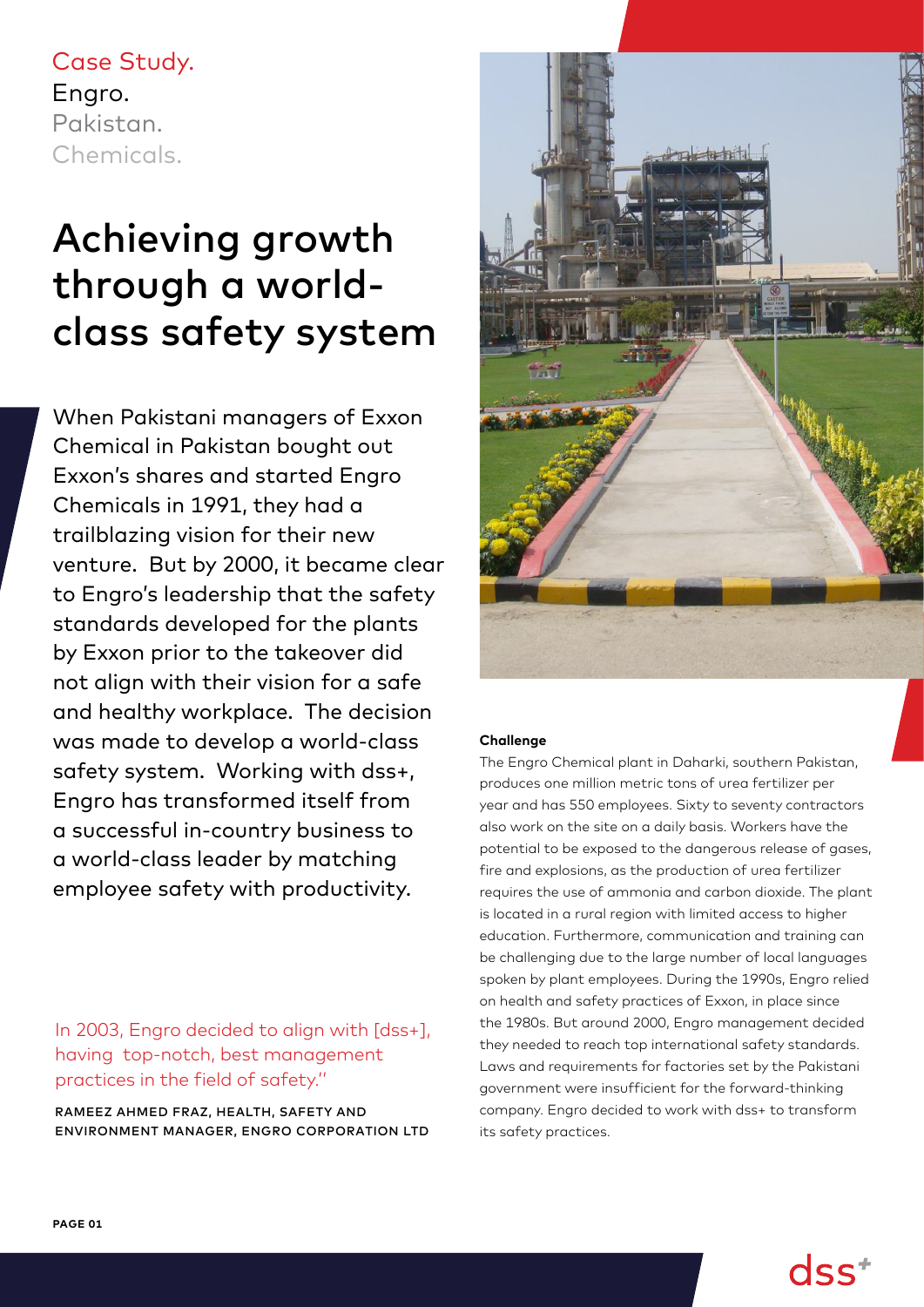## Case Study. Engro. India. Chemicals.

#### **Solution**

The first dss+ audit of the Daharki plant took place in 2003. "The dss+ consultants came to the site and interacted with the workers - all of the workers, from the most unskilled junior worker to the management. They started from the shop floor and worked their way upward, to the plant manager and the president of the company," Safety Manager Fraz said.

The dss+ solution addressed two major areas: process safety procedural changes, and personnel safety, including the adoption of a safety culture. But one of the first priorities was ensuring complete commitment from management to implement changes and adhere to best practices

''We were very lucky because there was real commitment from the management. They are what you would call trailblazers," said Asma Kazmi, project manager for the dss+ team in Pakistan.

Engro's top and middle management received training from dss+ safety specialists. To pass this crucial knowledge onto floor workers, Engro employed several strategies developed by dss+ Managers began classroomstyle trainings of shop-level employees as well as all new hires. Employees were taught to practice self-audits of their safety practices on a daily basis. Engro's Health, Safety & Environmental Policy was translated into local languages and prominently displayed around the plant.

Engro decreased injury rates by 76% between 2006 and 2008.



We were very lucky because there was real commitment from the management. They are what you would call trailblazers."

ASMA KAZMI, PROJECT MANAGER, dss+ TEAM IN PAKISTAN.

#### **Results**

Engro's safety record has improved significantly since the initial implementation of dss+'s safety programme in 2006/2007. In 2005, the Daharki plant experienced 14 injuries, and 17 in 2006. By 2007, the plant had only 7 injuries, and 4 in 2008 – a 76 percent decrease between 2006 and 2008. The four injuries in 2008 included only one lost workday case, and the total recorded injury rate was reduced to 0.28 that year. Compliance with behavioural safety audits, carried out by dss+, improved by 43 percent between Q1 2006 and Q2 2009, from 57 percent compliance to 100 percent in 2009.



#### Number of injuries